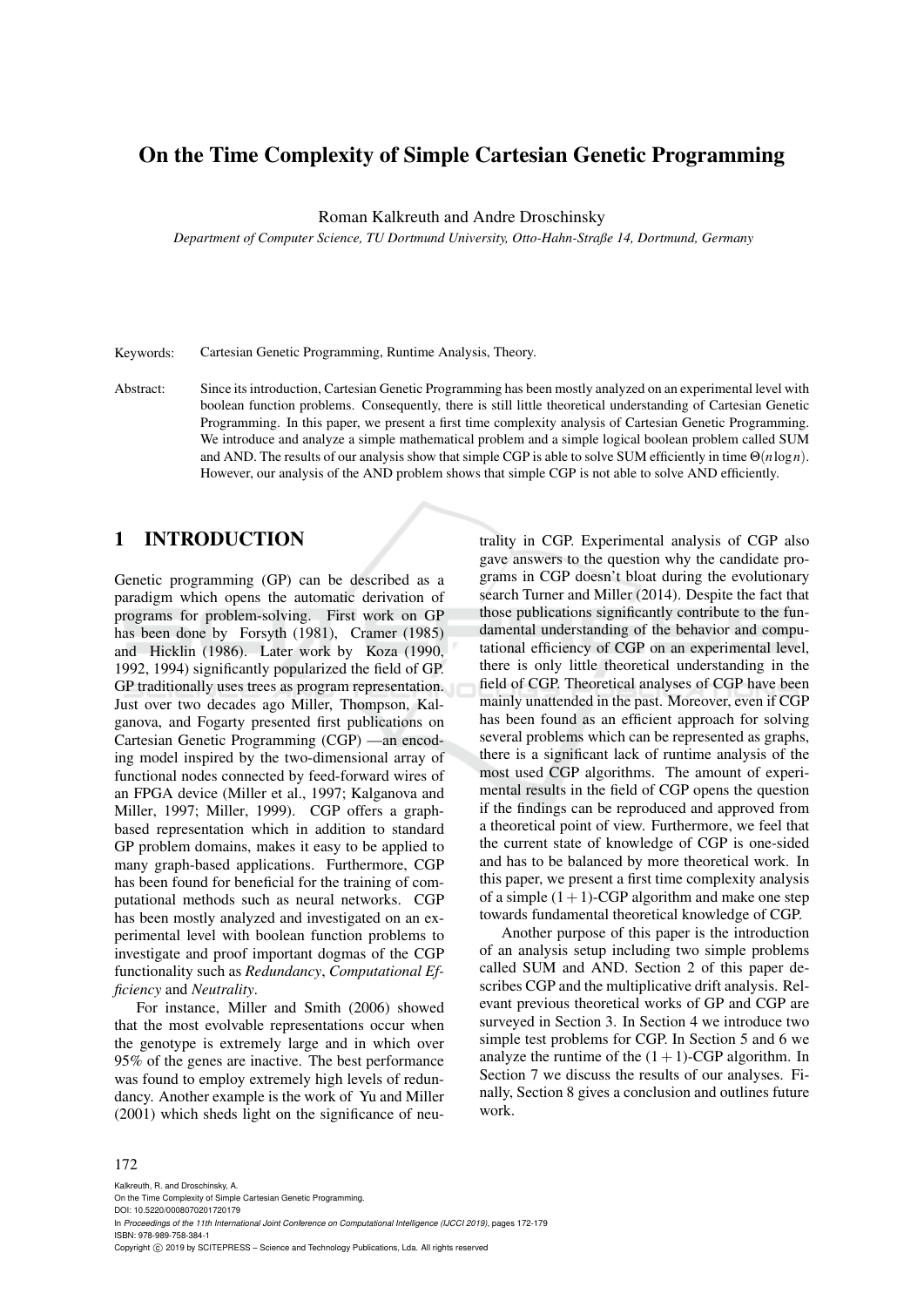### 2 RELATED WORK

### 2.1 Cartesian Genetic Programming

Cartesian Genetic Programming is a form of Genetic Programming which offers a graph-based representation. In contrast to tree-based GP, CGP represents a genetic program via genotype-phenotype mapping as an indexed, acyclic, and directed graph. Originally the structure of the graphs was a rectangular grid of  $N_r$  rows and  $N_c$  columns, but later work also focused on a representation with one row. The genes in the genotype are grouped, and each group refers to a node of the graph, except the last one which represents the outputs of the phenotype. Each node is represented by two types of genes which index the function number in the GP function set and the node inputs. The first gene of each node represents the function number and the following genes represent the arity input connections of the node. These nodes are called *function nodes* and execute functions on the input values. The number of input genes depends on the maximum arity  $N_a$  of the function set. The last group in the genotype represents the indexes of the nodes which lead to the outputs. Since the output nodes can be connected to any previous function node, the representation of CGP allows inactive function nodes. A backward search is used to decode the corresponding phenotype. The backward search starts from the outputs and processes the linked nodes in the genotype. In this way, only active nodes are processed during the evaluation procedure. The number of inputs  $N_i$ , outputs  $N_o$ , and the length of the genotype is fixed. Every candidate program is represented with  $N_r * N_c * (N_a + 1) + N_o$  integers. Even when the length of the genotype is fixed for every candidate program, the length of the corresponding phenotype in CGP is variable which can be considered as a significant advantage of the CGP representation. An example of the decoding from genotype to phenotype is illustrated in Figure 1.

CGP is traditionally used with a  $(1+\lambda)$  evolutionary algorithm. The new population in each generation consists of the best individual of the previous population and the  $\lambda$  created offspring. The breeding procedure is mostly done by a point mutation which swaps genes in the genotype of an individual in the valid range by chance. In this way, connection genes can be connected to other previous function or input nodes and function genes can be mutated to other function numbers.



Figure 1: Exemplification of the decoding procedure of a CGP genotype to its corresponding phenotype. The nodes are represented by two types of numbers which index the number in the function lookup table (underlined) and the inputs (non-underlined) for the node. Inactive function nodes are shown in gray color.

#### 2.2 Drift Analysis

Drift analysis is one of the *state-of-the-art* techniques to analyze the runtime of randomized search heuristics such as evolutionary algorithms. Furthermore, drift analysis is a powerful tool to analyze the optimization behavior of a randomized search algorithm over a search space by measuring the progress of the algorithm with respect to a *potential function*. Such a function maps each search point to a non-negative real number, where a potential of zero indicates that the search point is optimal. Drift analysis has significantly contributed to the analysis of meta-heuristics. Many important results about the optimization time of meta-heuristics were achieved with drift analysis.

#### Multiplicative Drift Analysis.

*Multiplicative Drift Analysis* as introduced by Doerr et. al. (Doerr et al., 2010, 2012) is based on *Additive Drift Analysis* which has been proposed by He et al. (He and Yao, 2004, 2001). The multiplicative drift theorem can be considered as the multiplicative version of the additive drift theorem.

Theorem 2.1 (Additive Drift (He and Yao, 2004)). *Let*  $S \subseteq \mathbb{R}$  *be a finite set of positive numbers and let*  $(X<sup>(t)</sup>)_{t \in \mathbb{N}}$  over S be a sequence of random variables *over*  $S \cup \{0\}$ *. Let* T be the random variable that de*notes the first point in time*  $t \in \mathbb{N}$  *for which*  $X^{(t)} = 0$ . *Suppose that there exists a constant*  $\delta > 0$  *such that* 

$$
E[X^{(t)} - X^{(t+1)} | T > t] \ge \delta
$$
 (1)

*holds. Then*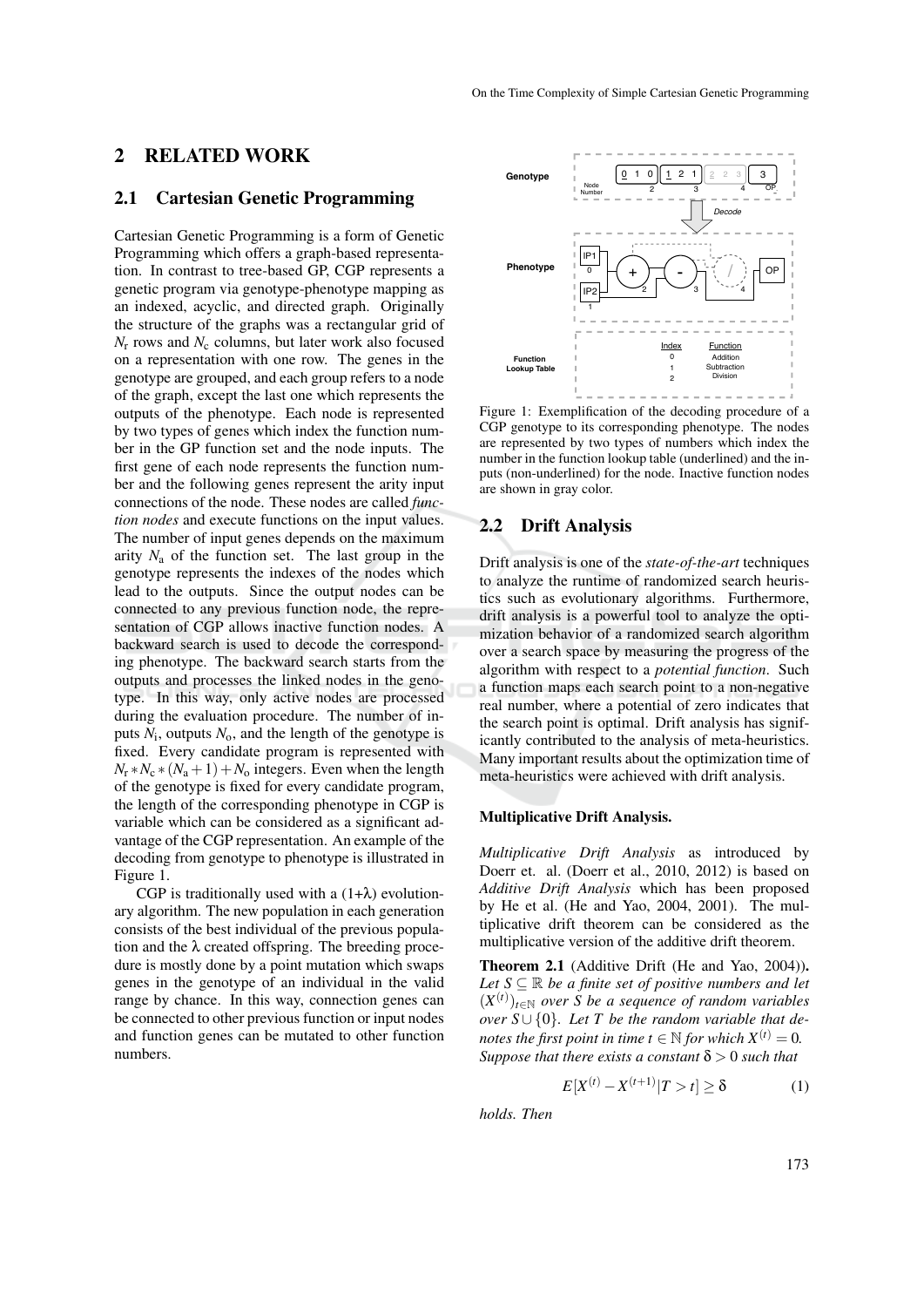$$
E[T] \le \frac{X^{(0)}}{\delta} \tag{2}
$$

The additive drift theorem describes how to combine the expected time at which the potential function reaches zero to the first time at which the expected value of the potential reaches zero. If the potential decreases in each step and in expectation by  $\delta$  then after  $X^{(0)}/\delta$  steps the expected potential is zero. In order to apply the previous theorem to the analysis of randomized search heuristics over a finite search space *S*, the defined potential function  $h : S \to \mathbb{R}$  maps all optimal search points to zero and all non-optimal search points to values which are larger than zero. The random variable  $X^{(t)}$  is defined as the potential  $h(x^{(t)})$  of a search point  $x^{(t)}$  in the t-th iteration of the algorithm. The random variable *T* is defined as the optimization time of the algorithm which is the number of iterations until the algorithm finds an optimum.

When applying Theorem 2.1, the expected difference between  $h(x^{(t)})$  and  $h(x^{(t+1)})$  is called the drift of the random process  $\{x^{(t)}\}_{t \in \mathbb{N}}$  with respect to *h*. This drift is *additive* if condition (1) holds.

The multiplicative method allows easier analyses in those settings where the optimization progress is roughly proportional to the current distance to the optimum. This method requires a progress which *multiplicatively* depends on the current potential value. That is the reason why the method was named multiplicative drift analysis. It has been found that for a number of problems such potential functions are a natural choice (Doerr et al., 2010, 2012). However, since multiplicative drift analysis is derived from the original additive result, it is clear that the multiplicative version cannot be stronger than the original theorem.

Theorem 2.2 (Multiplicative Drift (Doerr et al., 2010)). Let  $S \subseteq \mathbb{R}$  be a finite set of positive num*bers with minimum s*<sub>min</sub>. Let  $(X^{(t)})_{t \in \mathbb{N}}$  *over S be a sequence of random variables over S* ∪ {0}*. Let T be the random variable that denotes the first point in time t*  $\in$  N *for which*  $X^{(t)} = 0$ *. If there exists*  $\delta$ *, c*<sub>max</sub>*,*  $c_{\min} > 0$  *such that* 

$$
E[X^{(t)} - X^{(t+1)}|X^{(t)}] \ge \delta \cdot X^{(t)} \tag{3}
$$

*and*

$$
c_{\min} \le X^{(t)} \le c_{\max} \tag{4}
$$

*for all*  $t < T$ *, then* 

$$
E[T] \le \frac{2}{\delta} \cdot \ln(1 + \frac{c_{\text{max}}}{c_{\text{min}}})
$$
 (5)

The drift of a random process with respect to a potential function  $g$  is multiplicative if condition  $(3)$ 

holds for the affiliated random variables. The advantage of the multiplicative approach is that it allows using potential functions which are more natural. The most natural potential function can be considered as the distance of the objective value of the current solution to the optimum. This condition has been found to be a good choice in the analysis of combinatorial optimization problems (Doerr et al., 2010, 2012).

## 2.3 Single Active Gene Mutation Strategy

The single active gene mutational strategy as proposed by Goldman and Punch (2013) mutates at least one active gene of an individual in one generation. This means that all genes of active function nodes and the output nodes can be selected for mutation. The active gene is selected by random. The mutation itself is done by a bit flip in the legal range of a certain gene. This procedure is equal to the standard probabilistic CGP mutation. The single active gene strategy has been found as highly beneficial for the performance of CGP. Another benefit of this strategy is the fact that no parameter for the strength of the mutation is necessary.

# 3 PREVIOUS THEORETICAL WORK ON GP AND CGP

A major theoretical contribution to the understanding of GP behaviour has been made by applying schema theory (Langdon and Poli, 2002), (Poli et al., 2004). However, the results of these works do not contribute to the runtime analysis of GP.

According to Mambrini and Oliveto (2016), first studies of runtime analysis in GP focused on two functions which are called ORDER and MAJORITY. For these types of problems, the fitness of an individual depends on the structure of the syntax tree and not on its execution. However, these types of problems can be considered as very simple compared to the problems to which GP is usually applied. However, according to Neumann et al. (2011), the results for the mentioned problems show that GP is able to optimize both functions efficiently.

In their work, Mambrini and Oliveto (2016) reported that a recent study analyzed the same simple GP systems on the MAX Problem. The analysis included a set of functions, a set of terminals and a bound *D* on the maximum depth of the solution, the goal is to evolve a tree that returns the maximum value given any combination of functions and termi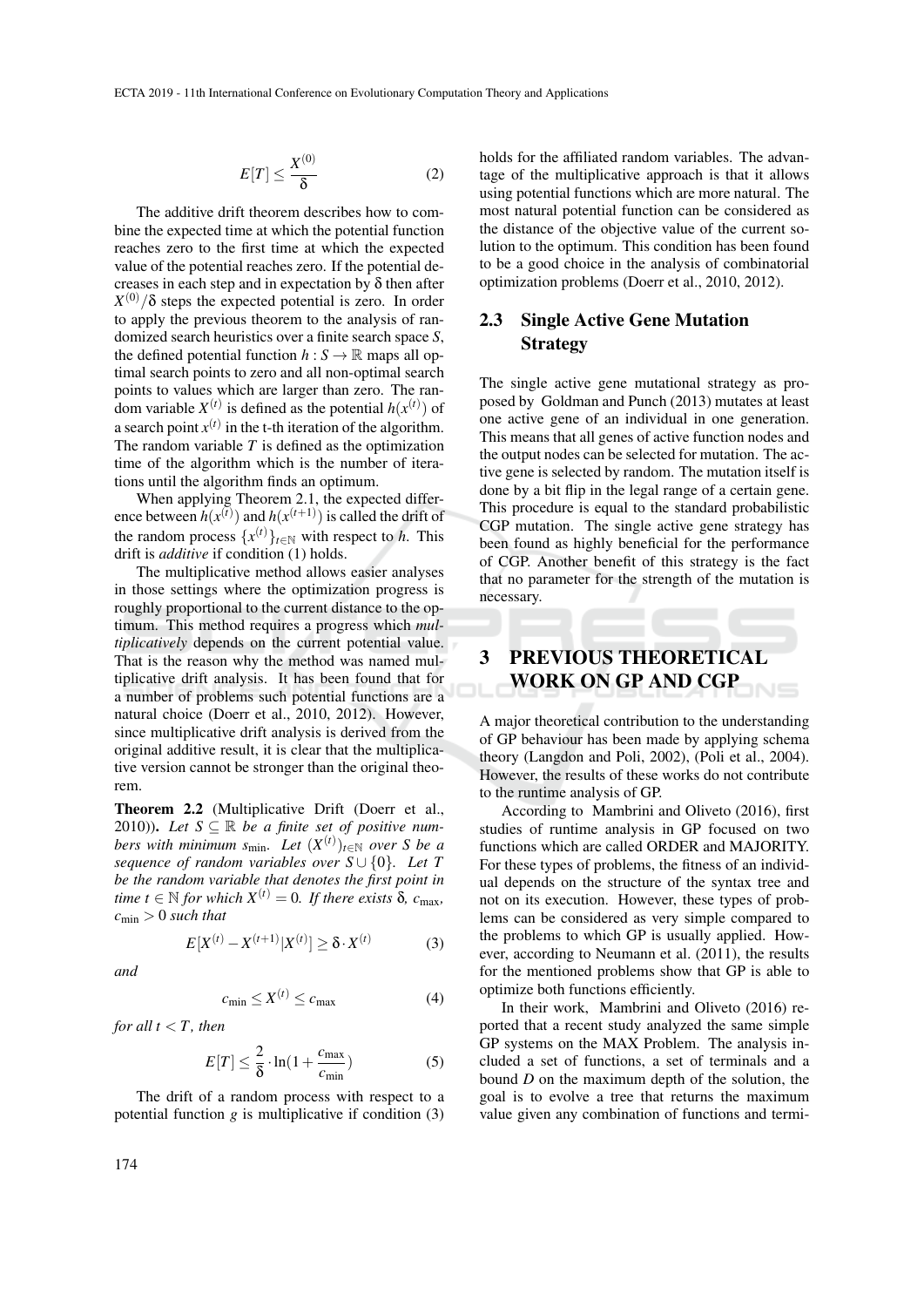nals (Koetzing et al., 2014). The results of the analysis show that simple GP systems can efficiently evolve MAX with a function set  $F=[+; *]$  and one constant as the terminal set. Compared to the previous functions, MAX is more similar to those evolved by GP in practical applications since the fitness indeed depends on the behavior of the computed function on the input. Still, dependence is not very strong, since the space of possible inputs can be partitioned into just two subsets such that for every input in a subset, the optimal solution to the problem is the same.

Two more theoretical results were obtained by Moraglio et al. (2013) and Moraglio and Mambrini (2013) with the runtime analysis of mutation-based Geometric Semantic Genetic Programming for evolving boolean and basic regression functions. Recently, Mambrini and Oliveto (2016) presented a theoretical analysis of two simple GP algorithms on two boolean problems called AND and XOR. Both algorithms were equipped with a minimal function set with a maximum of two functions. It has been rigorously proved that both algorithms can solve both easy problems with minimal sets efficiently. However, Mambrini and Oliveto (2016) concluded that:

"If an extra function (i.e. NOT) is added to the function set, the algorithms require at least exponential time to evolve the conjunction of *n* variables."

Recently, Lissovoi and Oliveto (2018) presented results on the time and space complexity of GP for evolving boolean conjunctions. The authors present a performance analysis that sheds light on the behaviour of simple GP systems for evolving conjunctions of n variables (AND*n*). On one hand the analysis of a random local search GP with minimal terminal and function sets with minimal terminal and function sets revealed the relationship between the number of iterations and the expected error of the evolved program on the complete training set. The authors also considered a more realistic GP system equipped with a global mutation operator and proved that it can efficiently solve  $AND<sub>n</sub>$  by producing programs of linear size that fit a training set to optimality and with high probability generalise well. Based on the results of Lissovoi and Oliveto (2018), Doerr et al. (2019) made a considerable step forward by analyzing the behaviour and performance of the GP system for evolving a Boolean function with unknown components, i.e., the function may consist of both conjunctions and disjunctions. In their work Doerr et al. rigorously proved that if the target function is the conjunction of n variables, then the RLS-GP using the complete truth table to evaluate program quality evolves the exact target function in  $O(\ell \log 2n)$  iterations in expectation,

where  $\ell \ge n$  is a limit on the size of any accepted tree. Regarding the theoretical knowledge of CGP, Woodward (2006) investigated the functional complexity in CGP. To our best knowledge, the work of Woodward seems to be the only theoretical work which has been contributed to the understanding of CGP behavior. Furthermore, Woodward's work does not contribute to the understanding of the runtime complexity by obtaining upper and lower runtime bounds of the CGP algorithm itself. This significant lack of theoretical knowledge in CGP has been the motivation for our work.

#### 4 PRELIMINARIES

We will analyze a  $(1+1)$ -CGP algorithm on test problems called SUM and AND. We say that an algorithm solves a problem efficiently if it can evolve a solution in expected polynomial time, where time is defined as the number of fitness function evaluations. As a genetic operator, the *single-active-gene* mutation strategy is in use. We will analyze two scenarios. For the SUM problem, the runtime analysis of the algorithm depends on the number of *n* arity connections of a function node which are represented by the connection genes of the CGP genotypes. On the other hand, the runtime analysis of the algorithm depends on the number of *n* boolean inputs (terminals) for the given AND problem. We define *Artificial Fitness Levels* for the analysis of the SUM and AND problem. For our analysis, we utilize the *Multiplicative Drift Theorem* which has been described in Section 2. For the analysis of the SUM problem, the CGP is equipped with a function set consisting of three mathematical functions, SUM, MIN, and AVG. For the analysis of the AND problem, the function set only consists of the logical AND function.

#### 4.1 The SUM Problem

The SUM problem is a very simple mathematical test problem for the theoretical analysis of CGP behavior. With the SUM problem, we will analyze the  $(1+1)$ -CGP algorithm depending on the number *n* of arity connections of a function node. For the analysis of this problem, the number of function nodes in the genotype is limited to 1 and the genotype has two input nodes. The first input node is a terminal with a constant value of  $x = 0$  and the second input is a constant with a value of  $y = 1$ . The goal of this problem is to connect all arity connections of the function node to the second input and to add up the "1" values. The genotype has one output which is connected to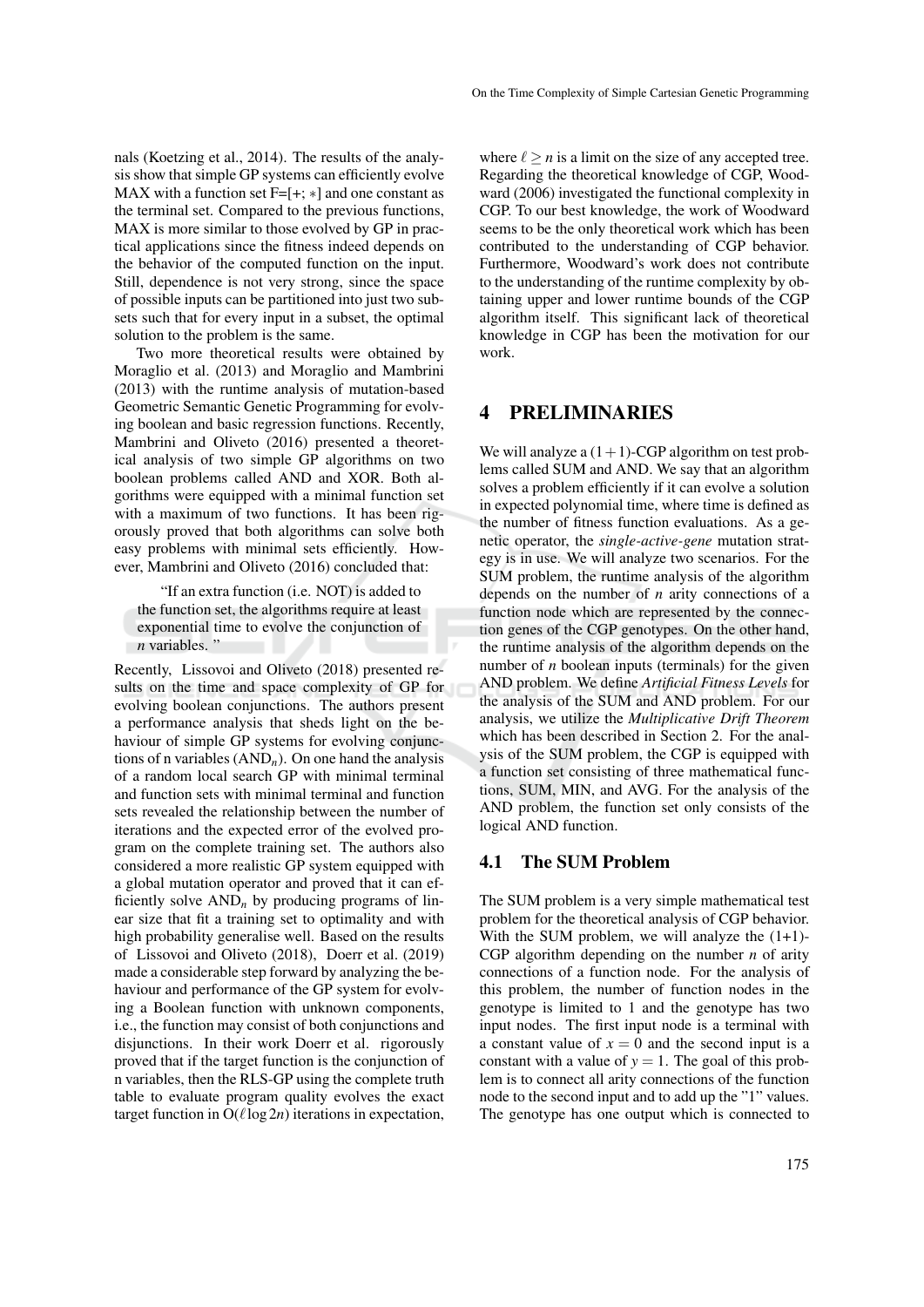

Figure 2: An example of the SUM problem which is used for the analysis. In the example, the function node has two arity connections and adds the input value of the second input node. The sum of this value is then given to the output.

the function node. The function set consists of three functions. In the first place, we have a function SUM which simply adds up all values of the connected inputs of the function node. The function set also consists of a function MIN which calculates the minimum of the given input values. The third function of the function set is a function AVG which calculates the average of the input values. An example of the SUM problem is shown in Figure 2.

### 4.2 The AND Problem

The AND problem is a simple logical problem with boolean values. With the AND problem we will analyze the  $(1 + 1)$ -CGP algorithm depending on the length of *n* input nodes which represent the boolean inputs. The number of function nodes in the genotype is set to 1. The AND problem represents a simple boolean problem which has the goal to build up and correct valid logical AND connections between the input nodes.

For both problems, the number of function nodes is fixed and set to 1. The reason for this is that we will focus more on the theoretical analysis of the mutational abilities of CGP to build and reconnect arity connections. This behavior has been found as one of the key features of CGP and is considered highly beneficial for the efficiency of CGP. The output node is connected to the function node which represents a setting of the *levels back* parameter witha value of 1. An example of the AND problem is shown in Figure 3.

# 5 ANALYSIS OF THE SUM PROBLEM

Theorem 5.1. *The (1+1)-CGP using n arity function node connections with a function set F=*{ *SUM, MIN,*  $AVG$  } *of size*  $m := |F|$  *solves SUM in expected time* Θ(*n*log*n*)*.*

*Proof.* First, we prove the upper bound using multi-



Figure 3: An example of the AND problem which is used for the analysis. In the example, the function node has five arity connections and builds logical AND connections between the five boolean inputs of the inputs nodes.

plicative drift analysis, cf. Proposition 5.2. Second, we prove the lower bound by estimating the probability that at least one connection to the first node does not switch to the second after a certain amount of steps, cf. Proposition 5.3.  $\Box$ 

Proposition 5.2. *The expected upper time bound for the SUM problem as defined above is*  $O(n \log n)$ *.* 

*Proof.* Let *i* be the number of arity connections which have not been connected to the second input node with the constant. The fitness of the individuals is defined by the value of the output. The fitness value depends on the respective function of the function node and the amount of arity connections which have been connected to the second input. A single connection gene is chosen with probability  $1/(n+1)$ . Therefore, the probability to achieve a higher fitness in a certain generation is  $i/(n+1)$ . The negative drift is 0 since solutions with fewer connections to the second input will not be accepted. We have

$$
E[X^{(t)} - X^{(t+1)}|X^{(t)}] \ge \frac{i}{n+1} = \frac{1}{n+1} \cdot X^{(t)}.
$$

Choosing  $\delta = 1/(n+1)$ ,  $c_{\min} = 1$ , and  $c_{\max} = n$  fulfills the requirements of Theorem 2.2. From it we obtain

$$
E[T] \leq \frac{2}{\delta} \cdot \ln(1 + \frac{c_{\max}}{c_{\min}}) = 2 \cdot (n+1) \cdot \ln(1 + \frac{n}{1}) = O(n \log n).
$$

For now we did not consider the function gene. We analyze the expected time independently from the connection genes. With probability  $1/(n + 1)$  the function node is chosen for mutation. If SUM is not the current function operator and at least one arity connection is connected to the second input, then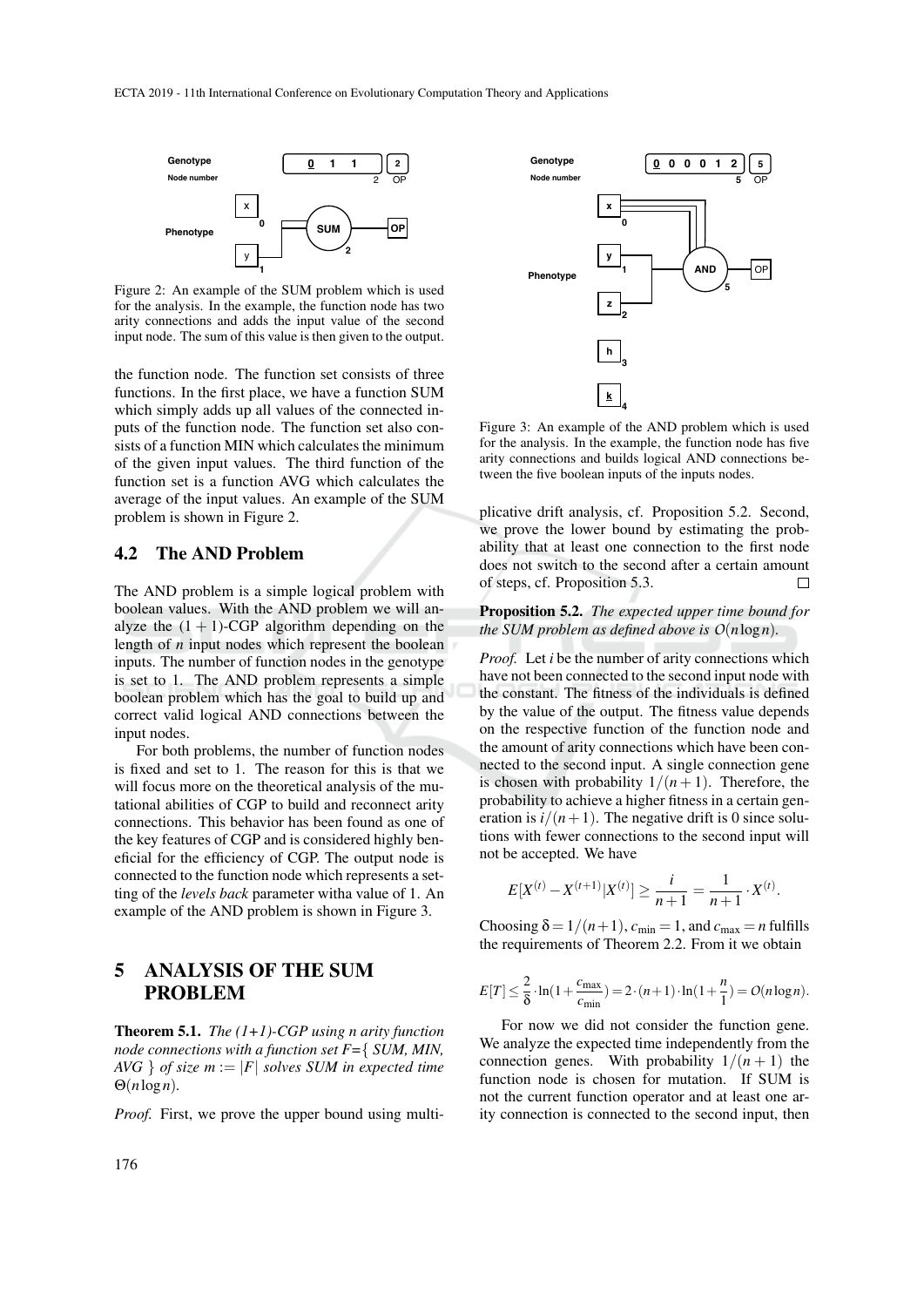with probability  $\frac{1}{2}$  the function operator is mutated to SUM. The probability that at least one arity connection is connected to the second input is at least  $1 - \frac{1}{2^n}$ . If SUM is the current operator, the function SUM is kept as executing function. The reason for this is that neither the use of the MIN function nor the use of the AVG function can achieve a higher fitness value than the SUM function. Assuming the SUM operator has not yet been chosen, then the probability to mutate to SUM is at least  $\frac{1}{n+1} \cdot \frac{1}{2} \cdot (1 - \frac{1}{2^n})$ , which implies an upper bound for the expected number of turns to mutate to the SUM operator of  $O(n)$ .  $\Box$ 

#### Proposition 5.3. *The expected lower time bound for the SUM problem as defined above is*  $\Omega(n \log n)$ *.*

*Proof.* We assume the function node is set to SUM during initialization; the expected running time with random initialization of the function node cannot be lower. A given connection flips with probability  $p :=$  $1/(n+1)$ . It does not flip in *t* steps with probability  $(1-p)^t$ . Therefore, each of *n*/2 inputs switch at least once in *t* steps with probability  $(1 - (1 - p)^t)^{n/2}$ . With *p* as above and  $t := n \log n$  we have

$$
(1 - (1 - p)^t)^{\frac{n}{2}} = \left(1 - \left(1 - \frac{1}{n+1}\right)^{n \log n}\right)^{\frac{n}{2}}
$$

$$
\leq \left(1 - \left(\frac{1}{e}\right)^{\log n}\right)^{\frac{n}{2}} = \left(1 - \frac{1}{n}\right)^{n \cdot \frac{1}{2}} \leq \left(\frac{1}{e}\right)^{\frac{1}{2}} < 0.61
$$

Therefore, with constant probability  $c > 1 0.61 = 0.39$  at least one of  $n/2$  inputs does not switch after *t* steps.

With probability at least  $1/2$  at least  $n/2$  connections are initialized to the first input. This follows from the binomial distribution. With the results above we obtain the following estimation on the lower bound.

$$
E(T) = \sum_{t=1}^{\infty} t \cdot p(t) \ge n \log n \cdot \frac{1}{2} \cdot 0.39 = \Omega(n \log n)
$$

# 6 ANALYSIS OF THE AND PROBLEM

Theorem 6.1. *The (1+1)-CGP using n input nodes and*  $F = \{ AND \}$  *solves the AND in expected time*  $O(n^2 \log n)$ .

*Proof.* Let *i* be the number of input nodes which have not been connected the function node of the genotype. The fitness of the individuals depend on the boolean value of the output. Consequently, we merely achieve TRUE or FALSE as fitness values. To classify the fitness of an individuals more precisely, we define *Artificial Fitness Levels* (*A*1,*A*2,*A<sup>j</sup>* ...,*An*), where *j* is the number of input nodes which have been connected to the function node. We observe that in level  $A_i$  at least  $i + 1$  connections share another connection to the same input node. In level  $A_n$ , all *n* input connections have been connected to the function node and the AND problem is solved. A higher artificial fitness level is achieved, if and only if such a connection is mutated to an unconnected input. The probability to mutate to an unconnected input is  $i/(n-1)$ . We again use multiplicative drift analysis to prove the upper bound. The negative drift is 0 since solutions with more unconnected nodes will not be accepted. We have

$$
E[X^{(t)} - X^{(t+1)}|X^{(t)}] \ge \frac{i+1}{n} \cdot \frac{i}{n-1}
$$
  
= 
$$
\frac{i+1}{n(n-1)} \cdot i \ge \frac{2}{n^2} \cdot i = \frac{2}{n^2} \cdot X^{(t)}.
$$

Choosing  $\delta = 2/n^2$ ,  $c_{\min} = 1$ , and  $c_{\max} = n - 1$  fulfills the requirements of Theorem 2.2. From it we obtain

$$
E[T] \le \frac{2}{\delta} \cdot \ln(1 + \frac{c_{\max}}{c_{\min}}) = n^2 \cdot \ln(1 + \frac{n-1}{1}) = O(n^2 \log n).
$$

Theorem 6.2. *The (1+1)-CGP using n input nodes and*  $F = \{ AND \}$  *solves the AND in expected time*  $\Omega(n^2)$ .

*Proof.* The lower bound of  $\Omega(n^2)$  is obvious. The probability to start in fitness level  $A_{n-1}$  is at most  $1/2$ , if  $n > 1$ . The probability to proceed from fitness level  $A_{n-1}$  to  $A_n$  is  $2/n \cdot 1/n$ , therefore the expected time is  $\Omega(n^2)$ .

 $\Box$ 

### 7 DISCUSSION

The results of our time complexity analysis show that CGP is able to solve the simple SUM problem in expected time Θ(*n*log*n*). For the AND problem we proved an upper bound  $O(n^2 \log n)$  and a lower bound  $\Omega(n^2)$ . If a function is part of the function set which cannot lead to the correct solution, CGP can efficiently solve the SUM problem. Compared to the conventional tree representation of GP, the graphbased representation enables multiple connections between former nodes and the inputs. Consequently, the probabilities that beneficial mutations are performed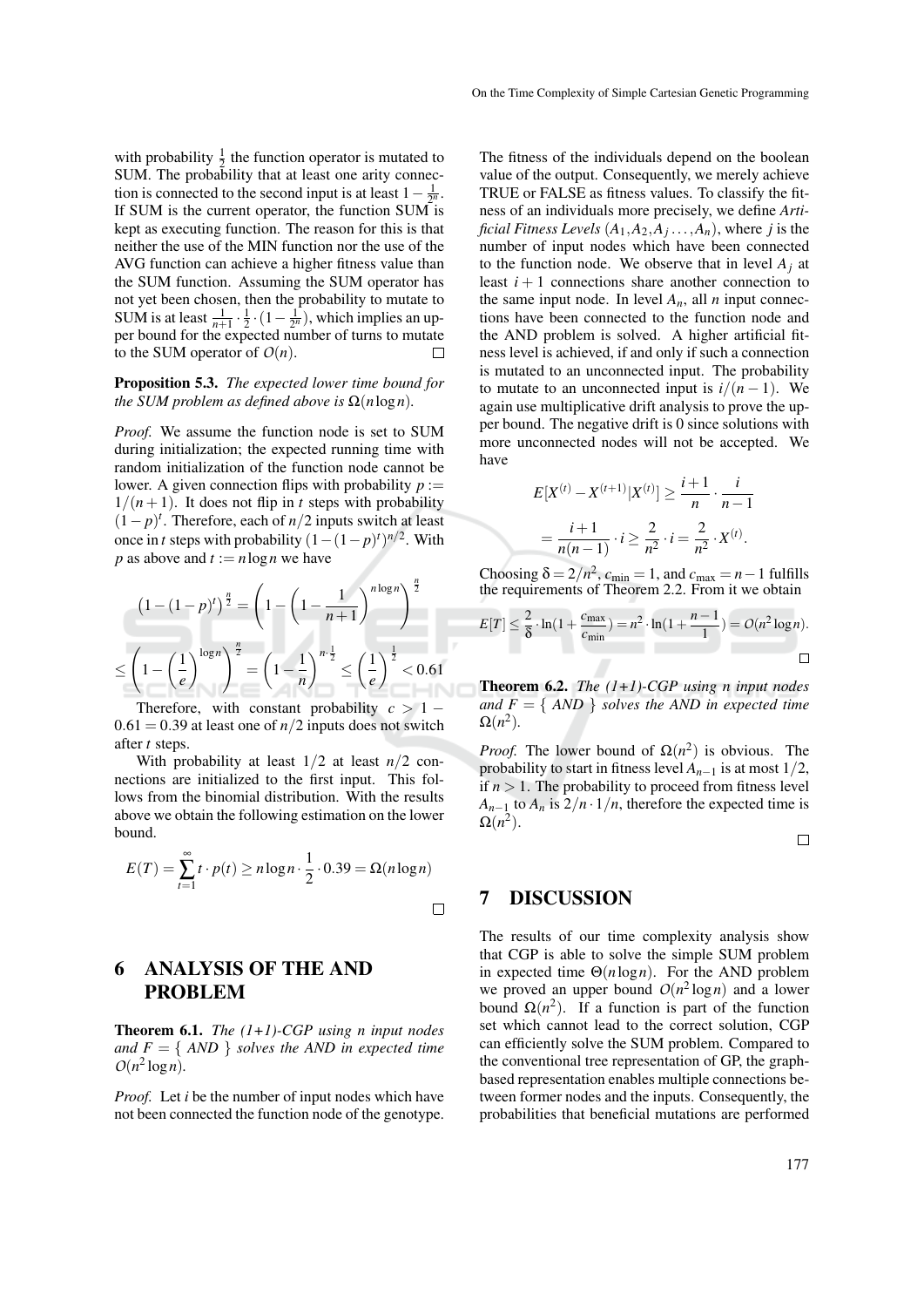and the algorithm proceeds towards the global optimum can be quite low. Therefore, the result for the SUM problem when the function set includes functions which do not contribute to the evolutionary search is quite interesting. Regarding the analysis of Mambrini and Oliveto (2016) which found that if an extra function was added to the function set, the algorithms require at least exponential time to evolve the simple boolean problems, our result sheds more light on the behavior of CGP when such function sets are in use.

One point which should be discussed is the use of the single active gene mutational strategy. This strategy has been found as more beneficial for the search performance of CGP as the use of classical mutational probabilities on a practical level. However, flipping merely one bit may reduce the probability that a mutation is performed which hopefully processes the algorithm towards the global optimum. Moreover, the use of the single active gene mutational strategy has only been investigated and compared on an experimental level. Therefore, we think a theoretical analysis of a  $(1+1)$ -CGP algorithm with classical mutational probabilities is needed and should be considered in future work.

Another point which should be discussed is the fact that both test problems only include one function node. As a first step towards, we focused on the behavior and efficiency of the point mutation operator. Especially in terms of building and reconnecting connections between input nodes and arity connection genes. This behavior has been considered highly important for the search performance of CGP but has never been investigated on a theoretical level. The next step towards profound theoretical knowledge of CGP is the analysis of the mutational behavior of function nodes.

For the AND problem we proved a higher upper bound as for the SUM problem. The results indicate that the expected time of CGP can significantly increase when the given problem enables a high number of combinatorial possibilities.

The last point which should be discussed is the complexity of the test problems itself. From a practical point of view, these problems can be considered as toy problems which have the limitation of being very simple and with characteristics of regularity that make them rather different from any real-life application or practical problem. Furthermore, compared to the state of theoretical knowledge in tree-based GP, our analysis with the introduced test problems is quite simple. For instance Mambrini et al. also investigated incomplete training sets. Nevertheless, as a first step forward we focused more on the development of suit-

able test problems and studied the feasibility of runtime complexity analysis in CGP. The complexity of our problem can easily be increased for further analyses. For instance, the AND problem can be extended to a boolean NAND problem. To solve this problem, two functions (AND & NOT) are necessary and at least two function nodes are needed to find the correct solution. Therefore, we think that the analysis of the NAND problem would be a good step forward.

## 8 CONCLUSION AND FUTURE WORK

A first time complexity analysis for CGP has been presented. We introduced a simple mathematical test problem and a simple boolean test problem for CGP which can be used for the drift analysis of the  $(1+1)$ -CGP algorithm. Our analysis has shown that CGP is able to solve the mathematical SUM problem in time Θ(*n*log*n*). Furthermore, adding functions to the function set which do not contribute to the evolution of the correct solution does not degrade the time complexity of the  $(1 + 1)$ -CGP for this problem. However, for the AND problem we proved an upper bound of  $O(n^2 \log n)$  and a lower bound of  $\Omega(n^2)$ . Our result clearly shows that even a simple boolean problem can lead to a significant level of complexity in CGP which makes it difficult to find the ideal solution in polynomial time. In the future, we will focus on a more theoretical understanding of CGP behavior when larger genotypes are in use. In particular, we will create and analyze problems with a higher number of function nodes. Furthermore, since our obtained results are strongly problem dependent, other problems have to be studied in order to make more general statements about the runtime of CGP. Another big question which arises from our analyses is in which way former experimental results in the field of CGP can be verified and proved on a theoretical level. We also have to investigate the question of the results of our study can be replicated for problems that are more complex. As a next step forward we will analyze the discussed NAND problem.

## REFERENCES

Cramer, N. L. (1985). A representation for the adaptive generation of simple sequential programs. In *Proceedings of the 1st International Conference on Genetic Algorithms*, pages 183–187, Hillsdale, NJ, USA. L. Erlbaum Associates Inc.